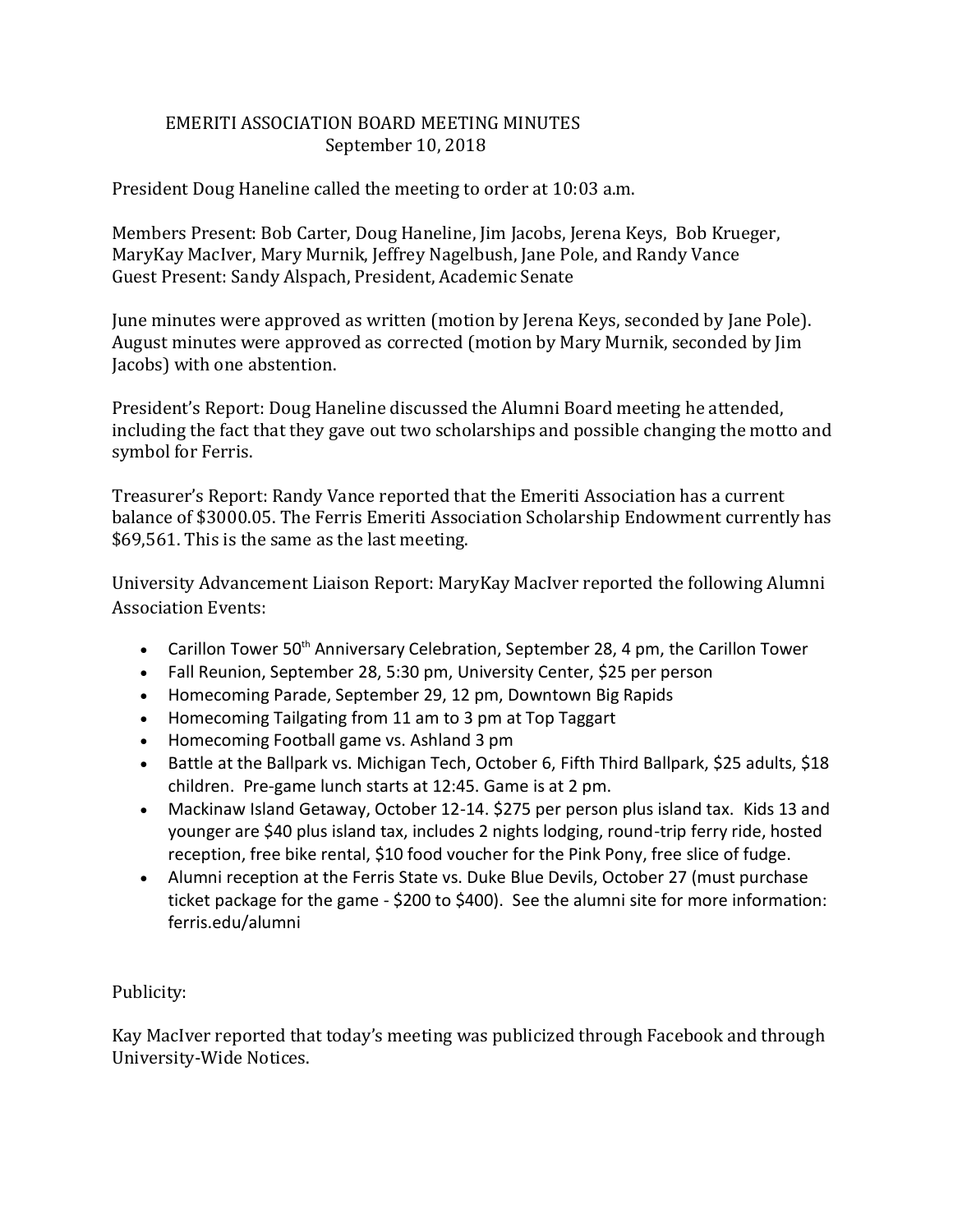Social: Jane Pole reported that 47 people attended August picnic. Jane thanked all who helped.

The fall luncheon will be on September 25<sup>th</sup> at Artworks from 11 to 1 p.m. Setup help is needed. Lynne Scheible will talk about art activities in Big Rapids.

The Holiday Dinner is scheduled for December 9, 2018 at 3:00 p.m. The location will be Two Hats Ranch. The cost will be \$30 per person. Live entertainment will be provided. Attendance is capped at 60. Members can bring their own alcohol. Some rooms will be available if some want to stay. The need for signs to help people find the place was discussed.

Membership: No report

Service: Jim Jacobs reported that cards were sent to the families of Don Hecker and Cliff Samuels.

Professional Concerns: Bob Krueger brought up concerns about what effect the new tax law will have on donations.

Fundraising: Bob Carter said that it is time to gear up for fundraising for the scholarship fund. This year's recipient is Alan Marine. He is in the PGA Golf Management Program (COB).

Helen's Garden: MaryKay reported that the season is winding down. We are planning on an October work session to pull the annuals and do clean up. Sigma Pi will assist with raking.

Arizona and Florida Liaisons: The Florida alumni and emeriti luncheon will be on January 26th in Sarasota.

Newsletter: Randy Vance said that the September issue is published. October 15th is the deadline for the next newsletter.

Social Media: MaryKay put events on-line that emeriti might be interested in.

Old Business: None

New Business:

Jerena Keys suggested we do something for the new members to recognize them, particularly given the influx of members due to the buyout. Discussion followed.

Randy Vance asked if we should reduce the number of newsletters to save money. He moved that we reduce the number of newsletters from 4 to 3. Jim Jacobs seconded the motion and it passed.

Jerena suggested that we solicit donations for the United Way at the September luncheon.

It was requested that the Emeriti Association notify emeriti about bargaining unit events. The board decided that this needed some exploration.